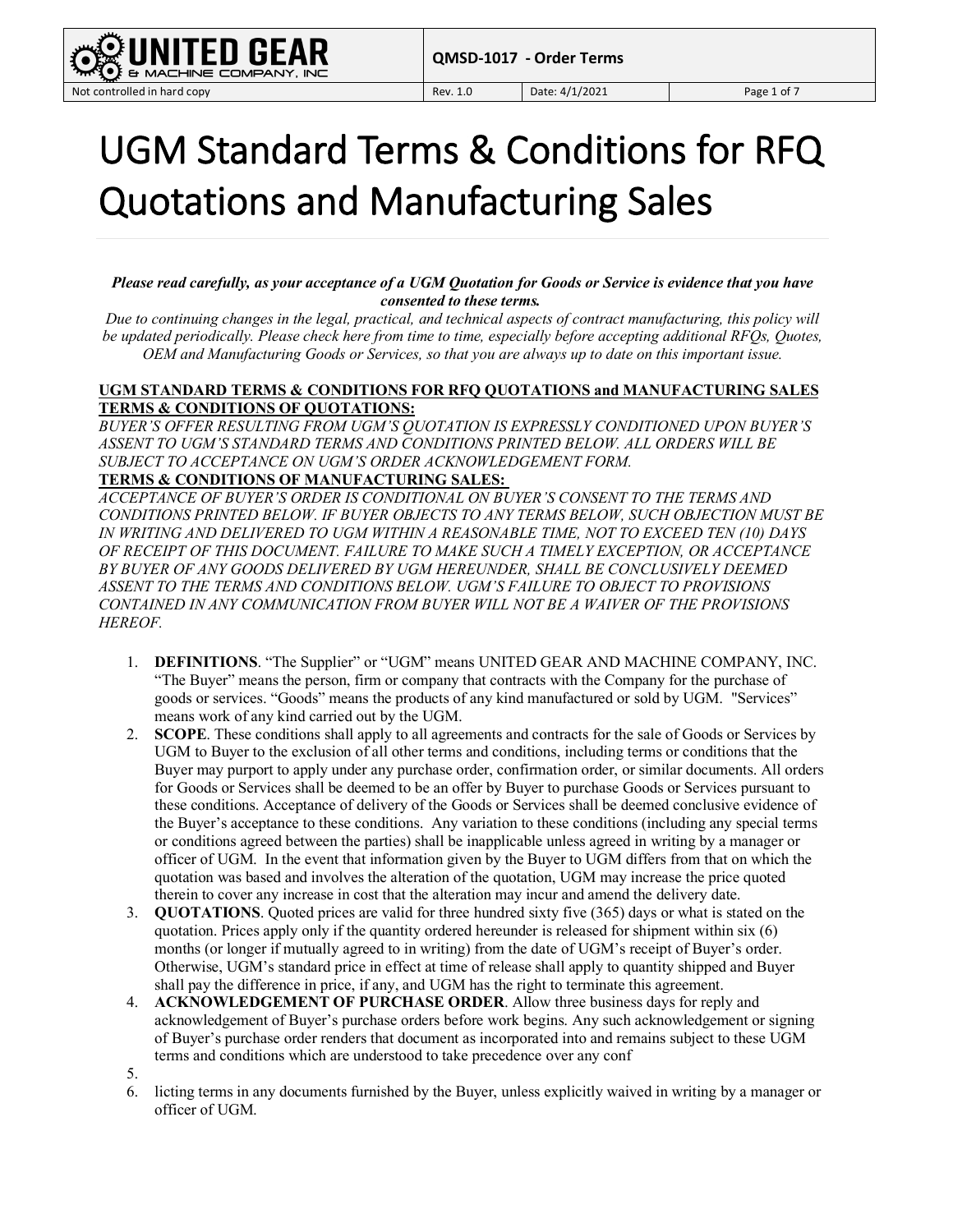**QMSD-1017 - Order Terms**

**& MACK** 

HINE COMPANY, INC

- 7. **CUSTOMER DRAWINGS**. All drawings and specifications must be clear and match requirements listed in UGM's quotation. UGM will modify or correct any terms, specifications, or certifications needed to fulfill scope of work in writing before work begins. Said changes will require Buyer approval and sign off to start or continue work. UGM accepts no responsibility for the accuracy of information or drawings supplied by the Buyer. The Buyer shall indemnify UGM from and against all actions, claims, costs and proceedings that arise due to the manufacture of components according to the drawings and specification of the Buyer where such drawings and specifications of the Buyer shall be erroneous.
- 8. **SAMPLES**. Quotations are preferably made on the basis of Buyer's prints. When quotations are made on the basis of samples or otherwise, the dimensions on which the quotation is based will be stated. USE OF, OR REFERENCE TO SAMPLES, SHALL NOT ENLARGE, AFFECT OR ALTER THE WARRANTIES OR REMEDIES HEREIN. Where Buyer requires samples from UGM to verify completion of fitting-up, Buyer will pay for such fitting-up within thirty (30) days after receipt of the samples, unless Buyer within such period gives UGM a detailed written description of any allowable variance from specifications, in which case Buyer will promptly pay upon correction of such variances. The dimensions for quoting and manufacturing are the mean specifications and are subject to the normal tolerances for variations.
- 9. **QUANTITY**. UGM reserves the right, regardless of any agreed upon delivery schedule, to produce the entire quantity of the Buyer's firm order at one time and Buyer will be obligated to pay for the entire order quantity produced. Buyer agrees that UGM may ship an aggregate quantity that varies (more or less) by not more than 10% of the aggregate quantity specified in Buyer's firm order ("Permitted Variation") in satisfaction of its obligations hereunder. The contract price will be ratably adjusted for the actual amount of Goods shipped, within the Permitted Variation.
- 10. **DELIVERY**. Deliveries shall be F.O.B. UGM's loading dock, with UGM responsible for loading onto the collecting vehicle, unless otherwise specified herein. Risk of loss shall pass to Buyer upon UGM's tender of the Goods to the initial carrier. If the Goods are to be exported from the United States, the Goods will be cleared for export but the Goods will not be cleared for import at the named port of destination and Buyer will be responsible for all formalities, duties, taxes and other charges upon importation. In the absence of specific shipping instructions from Buyer, UGM reserves the right to ship in any way UGM deems expedient without recourse for any additional transportation or handling costs incurred by Buyer. UGM reserves the right to make partial deliveries. Buyer agrees that variations of not more than 1% between the quantity indicated on UGM's shipping documents and the quantity counted by Buyer will not result in adjustments, either up or down, to the amount invoiced by UGM, which will be based upon UGM's count. Count discrepancies greater than this threshold must be substantiated by Buyer. In the event that UGM delivers goods to the customer, or uses a carrier to do so, thus customer must notify UGM within three (3) days of delivery of any damage, shortage, or loss. UGM shall not be liable for any loss or consequential loss arising from such damage or shortage. The carrier shall be deemed to be the Buyer's agent.
- 11. **CHANGES IN DELIVERY DATES**. If shipment is delayed at the request of Buyer or because of Buyer's carrier's inability to receive the Goods, such Goods shall be stored at Buyer's risk and expense and UGM shall have the right to bill Buyer the full contract price plus storage charges any time thereafter and Buyer shall pay such amounts within ten (10) days after the date of such invoice. Buyer may, at its discretion, change the delivery schedule up to a maximum of 2 times but always for delivery within 30 days of the original scheduled delivery date. In any event, the order must be completely shipped within 1 year from date of the original order, unless otherwise agreed upon.
- 12. **INSPECTION**. UGM will supply UGM First Article Inspection documents when submitting first articles to Buyer. Buyer shall make an examination and test of any Goods delivered hereunder promptly upon its receipt. Documents must be completed, signed off, and sent back to UGM before work can continue. Please give twenty four (24) hour turn around on first article inspections to keep jobs on schedule. If first article acceptance is not completed within 24 hours and any necessary gaging or tooling returned to UGM, Buyer will pay up to \$240/hr for idle machine time. UGM will notify Buyer's QC department one day ahead to allow for quick response. UGM will supply UGM Final Inspection documents and process certifications with completed job or with parcel deliveries to Buyer. Buyer's failure to give written notice of any claim or defect within ten (10) days after receipt of such Goods shall constitute Buyer's unqualified acceptance of such Goods and a waiver by Buyer of all claims with respect thereto including any right to revoke acceptance. If UGM accepts the Buyer's claim, UGM shall have the choice of remanufacturing the defect or crediting the Buyer with the amount given on the quotation. The Buyer may not charge UGM for any work the Buyer carries out for remanufacturing the defect without written agreement from UGM. UGM shall dispatch any remanufacturing Goods to the Buyer postage/carrier paid.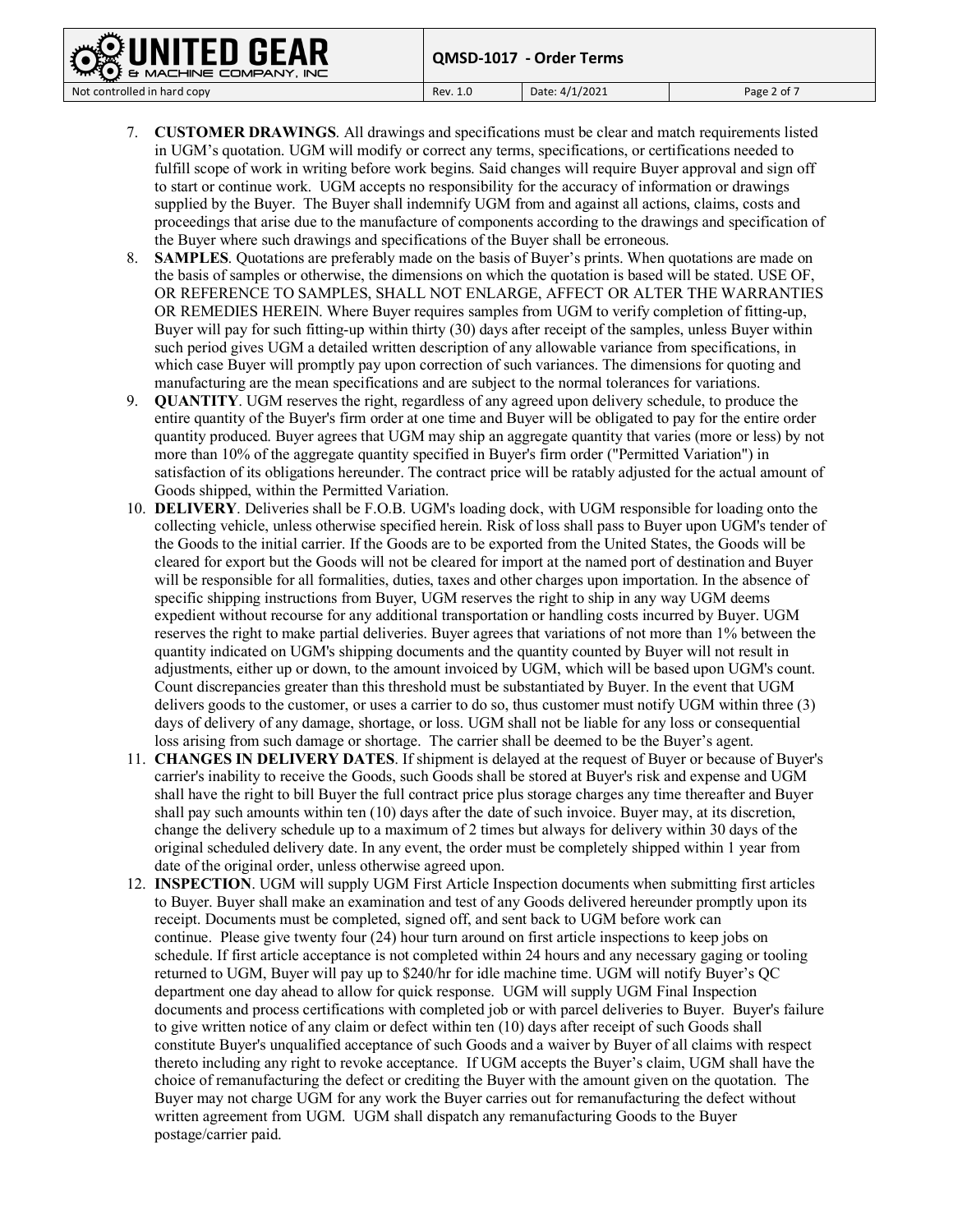IINE COMPANY, INC

- 13. **ACCEPTANCE OF GOODS OR SERVICE**. The Buyer is deemed to have accepted the parts, materials, quantity counts, good, or Service ten (10) days after delivery to the customer. After acceptance the customer shall not be entitled to reject the Goods or Service that are not in accordance with the agreement.
- 14. **RETURNS**. Returns of Goods following statistical inspections are acceptable, provided that the inspection parameters to be used by Buyer have been approved by UGM, Buyer has given UGM written notice detailing the reason for the return, and a written authorization of return has been issued by UGM to Buyer.
- 15. **CUSTOMER SERVICE**. Buyer shall be the primary customer service provider to purchasers of the Goods. Customer service shall include prompt response to inquiries concerning the Goods whether by phone or electronic transmission. Any inquiries which cannot be resolved by Buyer shall be promptly forwarded to UGM. All customer service inquiries addressed by UGM because of failure of Buyer to resolve the same may, at UGM's sole discretion be billed at a rate of up to \$240/hr., and invoiced to Buyer. Buyer shall notify purchasers on packaging and where applicable on advertising, of who, when, and how to contact Buyer concerning customer service inquiries.
- 16. **CONTRACT PRICE**. Unless otherwise specified herein, the contract price is stated in U.S. Dollars, F.O.B. UGM's loading dock, and does not include any charge for import clearance or transportation Any sales, use, excise, property, duty and other taxes applicable to this transaction and the Goods and Services furnished hereunder are not included in the contract price therefor and shall be paid by Buyer when due. If UGM pays any such amounts, Buyer shall reimburse UGM therefor upon demand.
- 17. **ADDITIONAL SERVICES**. Buyer agrees to pay at UGM's then current standard rate for any Services that are requested by Buyer (that are not directly associated with production) such as engineering, research and development, secondary process research and development, etc.
- 18. **TOOLING**. Tooling charges, if any, are in addition to the contract price for the Goods. Tooling charges are to be paid with the first invoice. All tooling, broaches, jigs, dies, fixtures, molds, patterns and other equipment used or useful in connection with the production of the Goods remains the property of UGM and will remain at UGM's site notwithstanding Buyer's payment of a tooling charge.
- 19. **CHANGES IN PRICE**. The contract price will be adjusted to reflect any actual increase in UGM's costs of obtaining the Goods that are due to incomplete specifications being provided by Buyer or changes made by Buyer in drawings or specifications or Buyer's requested modifications to the terms contained herein.
- 20. **PAYMENT TERMS**. If Buyer's credit was previously approved by UGM in writing, terms of payment are net thirty (30) days of the invoice date, in U.S. Dollars. New accounts can simply contact UGM for credit approval consideration. Prepaid and COD terms apply otherwise. UGM also accepts major credit card payment. Apply 4% to gross order for credit card payments. Any balance unpaid after such time shall bear interest at the annual rate of 18% for each day the balance due remains unpaid. Buyer may not withhold payment of any invoice or other amount due to UGM by reason of any right or set-off or counterclaim that the customer may have or allege to have or for any reason. Should Buyer not make timely payment to UGM of any amount owed to UGM, UGM may decline to make any shipment or perform any work except upon receipt of payment or upon terms and conditions or security satisfactory to UGM or terminate the agreement without liability on its part. Should UGM need to resort to the use of a collection agency, attorney, or other service to facilitate collection of unpaid balances due to UGM from the Buyer, Buyer shall reimburse UGM for all such fees expended to collect such balance due from Buyer. Any orders that remain unpaid after 7 business days whether domestic or international, will be restocked and charged a 15% restock fee on a separate invoice. If the invoice remains unpaid, no further orders will be accepted until balance is paid in full.
- 21. **INSOLVENCY OR DEFAULT OF BUYER**. UGM shall be entitled to a general lien on all Goods of the Buyer in UGM's possession (including Goods of the Buyer that have been paid for) for the unpaid price of all Goods sold to the Buyer by UGM under this or any other contract. If the Buyer fails to make payment for the Goods in accordance with the contract of sale or commits any other breach, or makes arrangement with creditors pursuant to bankruptcy or other proceeding, all sums outstanding in respect of the Goods shall become payable immediately.
- 22. **TITLE AND RISK**. In spite of delivery being made, title to the Goods shall stay with UGM until UGM receives payment in full, including sales tax, for such Goods, and no other sums whatsoever shall be due from Buyer to UGM. The Goods shall be at the Buyer's risk from delivery or collection as the case may be. Until fully paid for, the Buyer holds the Goods on a fiduciary basis as Bailee for UGM, though the Buyer may sell or use the Goods in the ordinary course of business at full market value for the account of UGM, and the entire proceeds of sale of the Goods shall be held in trust for UGM. Until such time as title in the Goods passes from UGM, the Buyer shall upon request deliver up such of the Goods as have not ceased to be in existence or resold to UGM. If the Buyer fails to do so, UGM may enter upon any premises owned,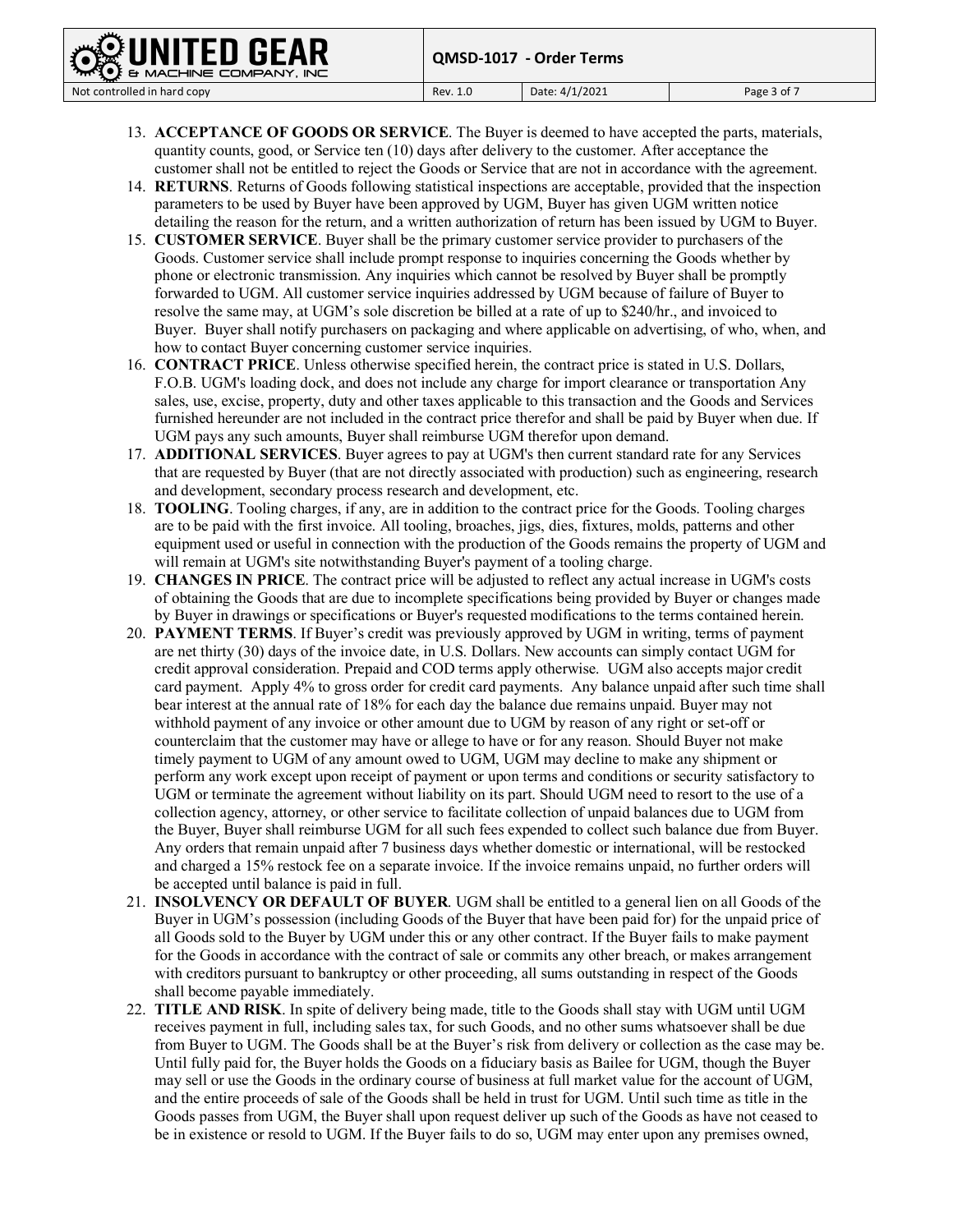occupied, or controlled by Buyer where the Goods are situated and repossess the Goods. In the interim, the Buyer shall fully insure the Goods against reasonable risks, clearly identify and store the goods separately at no cost to UGM, and not pledge the Goods as security for any indebtedness. UGM shall be entitled to recover the price (plus sales tax) notwithstanding that title in any of the Goods has not passed from UGM. Buyer hereby recognizes that UGM retains all right, title and interest in (a) all processes, methods, formula, ingredients, designs, procedures and other practices used by UGM or relating to the manufacture and sale of the Goods, including all intellectual property rights therein; and (b) all of UGMs equipment and tooling used in the manufacture and sale of the Goods, including all intellectual property rights therein, (collectively "UGM Technology"). Buyer hereby assigns to UGM all right (including intellectual property rights), title and interest it may now or hereafter possess in and to the UGM Technology and in any derivative works of and improvements to the Goods and agrees to execute all documents, and take all actions, that may be necessary to effect such assignment. UGM is under no obligation to disclose any of the UGM Technology to Buyer for any reason.

- 23. **WARRANTIES**. UGM warrants that the Goods sold hereunder shall conform to the specifications that are incorporated into this agreement and in effect at the date of shipment.
- 24. **LIMITATIONS OF WARRANTIES**. Notwithstanding the foregoing, UGM will not be responsible for normal manufacturing defects nor for customary variations from specifications. UGM makes no warranty with respect to any engineering (or other) suggestions provided by or on behalf UGM with respect to the specifications for the product, raw materials or manufacturing processes, once those specifications are approved by Buyer prior to production. This warranty is terminated and UGM shall not be liable to Buyer or any other person for any damage, injury or loss arising out of the use of the Goods, whether by reason of any defect in the Goods or in the Services furnished hereunder or otherwise if, prior to such damage, injury or loss, the Goods are (a) damaged, misused, improperly tested, improperly stored or improperly processed following delivery; (b) altered or modified without UGM's written consent. Moreover, UGM takes no responsibility for defects of any sort which occur as a result of inexact or inaccurate information received from Buyer, natural wear, excessive wear or other reasons beyond UGM's control.
- 25. **EXCLUSIONS OF WARRANTIES**. All other terms conditions or warranties, express or implied, relating to MERCHANTABILITY, FITNESS FOR A PARTICULAR PURPOSE, OR OTHERWISE, ARE EXCLUDED. NO PROMISE OR AFFIRMATION OF FACT MADE BY ANY AGENT OR REPRESENTATIVE OF UGM or IMPLIED BY STATUTE AT COMMON LAW SHALL CONSTITUTE A WARRANTY BY UGM OR GIVE RISE TO ANY LIABILITY OR OBLIGATION. Buyer is solely responsible for determining whether the Goods are fit for a particular purpose and suitable for its method of operation.
- 26. **ARBITRATION OF DISPUTES**. Any controversy, dispute, or claim, of whatever nature, arising out of. In connection with, or in relation to the interpretation, performance or breach of this AGREEMENT, including any claim based on contract, tort, or statute, shall be resolved at the request of any party to this agreement by final and binding arbitration conducted at a location determined by the arbitrator in Los Angeles County, California, administered by and in accordance with the then existing Rules of Practice and Procedure of Judicial Arbitration & Mediation Services, Inc. (J.A.M.S). Judgment upon any award rendered by the arbitrator may be entered by any state or federal court having jurisdiction thereof. Such Judgment shall be final, non-appealable and not subject to trial do novo.
- 27. **NON-CONFORMING PRODUCT.** UGM will not charge customers for parts deemed nonconforming through internal inspection methods unless part is deemed use-as-is by Buyer. For non-conforming products found at Buyer, UGM shall not be liable for debits in excess of 110% per non-conforming part for services rendered by UGM unless otherwise negotiated by Buyer and specified in Purchase Order.
- 28. **LIMITATION OF REMEDIES**. UGM's obligation with respect to the quality of the Goods or Services furnished hereunder, regardless of the form of action, whether for breach of warranty or contract, or negligence or otherwise, shall be strictly and exclusively limited to the repair or replacement, F.O.B. Buyer's loading dock, of any Goods or the correction of any such Services that UGM determines on inspection to have been defective at the date of shipment, or if UGM determines that such repair, replacement or correction is not feasible, to a refund of the purchase price upon return of the Goods to UGM. No claim against UGM for any defect in the Goods or the Services furnished hereunder, whether for breach of warranty or contract, or for negligence or otherwise shall be valid or enforceable unless Buyer's written notice thereof is received by UGM within ninety (90) days from the date of shipment or ten (10) days from the date of discovery of the defect, whichever is earlier, and Buyer shall cease using the Goods from the time of discovery of such defect until UGM has had a reasonable time to inspect the same and remedy any defect that the UGM determines to be covered by the warranty provided in this agreement. IN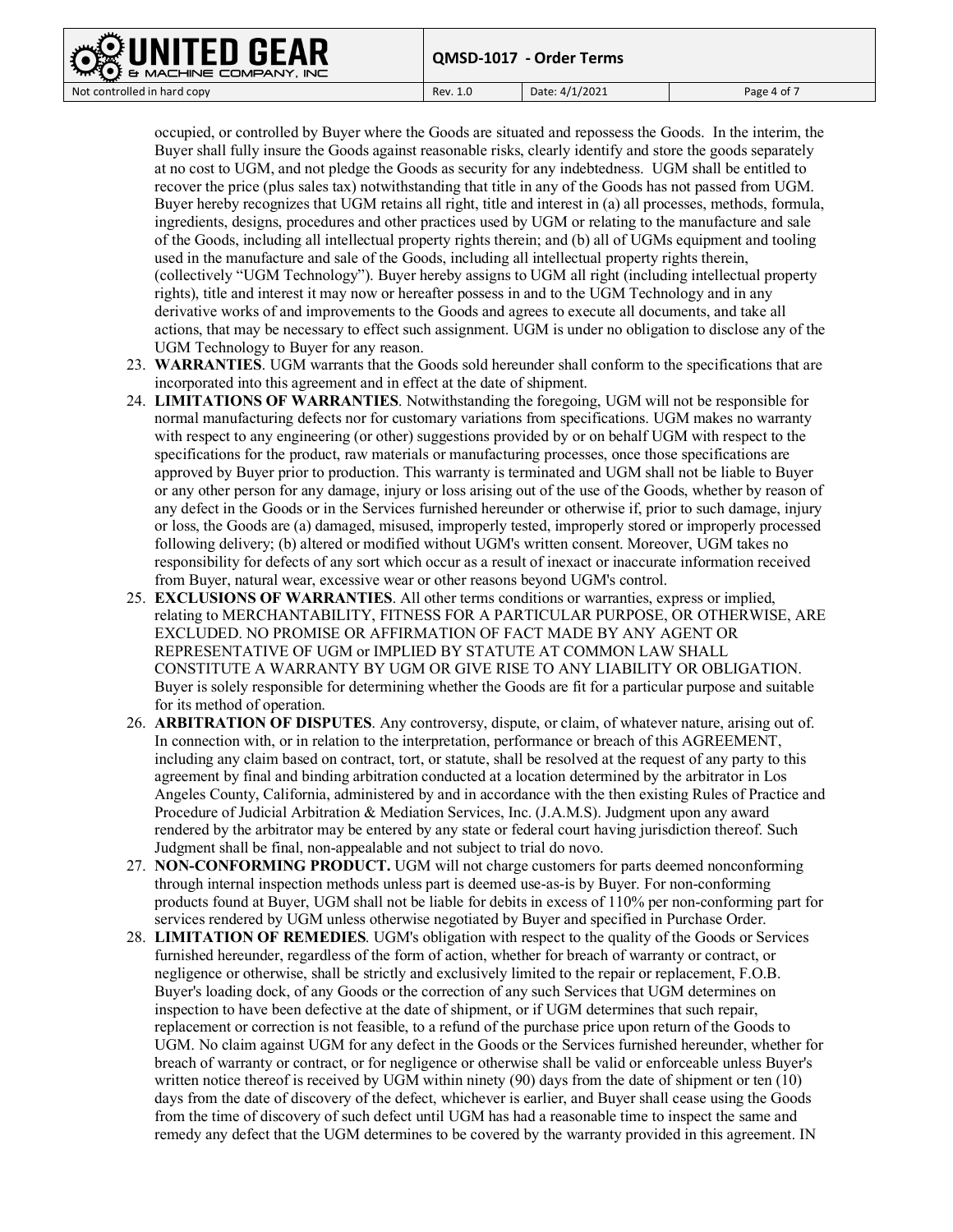## HINE COMPANY, INC

**QMSD-1017 - Order Terms**

Not controlled in hard copy **Rev. 1.0** Rev. 1.0 **Date: 4/1/2021 Page 5 of 7** 

NO EVENT WHATSOEVER, SHALL UGM BE LIABLE FOR ANY SPECIAL, INDIRECT, INCIDENTAL OR CONSEQUENTIAL DAMAGES, INCLUDING BUT NOT LIMITED TO LOSS OF REVENUES, LOST PROFITS, INCREASED EXPENSES AND/OR ANY COSTS ASSOCIATED WITH PRODUCT RECALLS, LINE-DOWN SITUATIONS OR OTHER RAMIFICATIONS CAUSED BY FAILURE OF ANY PRODUCT IN WHICH THE GOODS ARE INCORPORATED, EVEN IF UGM HAS BEEN ADVISED OF THE POSSIBILITY OF SUCH DAMAGES, EXCEPT AS PROVIDED IN THE SECTION ENTITLED "INTELLECTUAL PROPERTY." Buyer and UGM expressly agree that this limitation of liability is intended as a complete allocation between the parties of the risk of any claim of any kind arising from or in any way related to the Goods or Services furnished hereunder and that this allocation is reflected in the price of the Goods and Services sold by UGM to Buyer. UGM's liability for damages to Buyer for any cause of action whatsoever, except as otherwise stated in this section, and regardless of the form of action, whether in contract or tort including negligence, shall be limited to the amount paid by Buyer to UGM hereunder for the specific Goods that caused the damages or that are the subject matter of, or are directly related to, the cause of action. The foregoing limitation will not apply to the liability of UGM provided for in the Section entitled "Intellectual Property." No action, regardless of form, arising out of this agreement, may be brought against UGM for breach of warranty or contract, or for negligence or otherwise more than one hundred eighty (180) days after such cause of action accrues.

- 29. **NON-WAIVER**: Failure by either party to enforce any provision of this agreement, or of any quotation or order, shall not constitute a waiver of such provision or prejudice the right of either party to enforce such provision at any subsequent time.
- 30. **INTELLECTUAL PROPERTY**. All intellectual property rights, patent rights, trademarks, copyrights or mask rights in UGM's drawings, other documents, models, designs, samples and trade secrets are reserved to UGM and they shall be neither used nor transmitted to any party by Buyer without UGM's prior consent. The Buyer shall not alter, deface, reproduce, or use any of UGM's trademarks, except as provided in this Agreement. UGM agrees that it will, at its own expense, defend and hold Buyer harmless in any suit or proceeding brought against Buyer insofar as the same is based on a claim that the Goods furnished hereunder, when used in the manner and for the purpose for which said Goods are manufactured and sold, constitute an infringement of any existing U.S. Letters Patent, provided that Buyer gives UGM prompt written notice thereof, permits UGM through its counsel to defend and settle the same, and gives UGM all necessary information, assistance and authority to enable UGM to do so. In case such use of said Goods is held to constitute infringement and such use is enjoined, UGM shall, at its own expense and at its own option, either: (i) procure for Buyer the right to continue using said Goods; (ii) replace the same with noninfringing Goods; (iii) modify said Goods so as to become non-infringing; or (iv) remove said Goods and refund the purchase price thereof. The foregoing states the entire liability of UGM to Buyer for patent infringement by the Goods furnished hereunder and is in lieu of any other warranty relating to infringement. The foregoing provision of this Section shall not apply to any Goods, materials or components specified by Buyer, manufactured to Buyer's design, modified by Buyer or at Buyer's request, nor to any Goods having non-infringing uses that are used by Buyer in an infringing manner ("Buyer's Goods"). As to such Buyer's Goods, UGM assumes no liability for patent infringement and, where any designs or specifications have been supplied by the Buyer for manufacture, the Buyer warrants that the use of those designs or specifications for the manufacturing process, assembly or supply of the Goods shall not infringe the rights of any third party. As to Buyer's Goods, Buyer agrees that it will, at its own expense, defend, hold UGM harmless, and indemnify in full against all liability and cost of any infringement (alleged and proven) by the Buyer of any patent, copyright, or other intellectual or industrial property.
- 31. **FORCE MAJEURE**. UGM shall not be liable for any loss or damage because of non-performance, delays in delivery or nondelivery occasioned by labor disputes, industrial action, strikes, lockouts, damage to UGM's facilities, acts of God, war, fire, flood, draught, tempest, failure of UGM's suppliers, manufacturers or subcontractors to meet scheduled deliveries or any similar or dissimilar cause beyond UGM's reasonable control or making UGM's performance hereunder commercially impracticable.
- 32. **CHANGES - CANCELLATION**. (a). UGM reserves the right to change or cancel this agreement because of any circumstance requiring allocation of production or delivery, or because such change or cancellation is deemed by it necessary to comply with applicable laws, ordinances, regulations, directives or administrative actions or necessary for the improvement or proper manufacture of the Goods. (b). UGM reserves the right to make any changes in materials, design, or formulation of the Goods which it determines to be appropriate provided only that any such change will not adversely affect the functionality of the Goods as described in the specifications that are incorporated into this agreement. (c). In the event Buyer requires a design change during the manufacturing process (including but not limited to a change in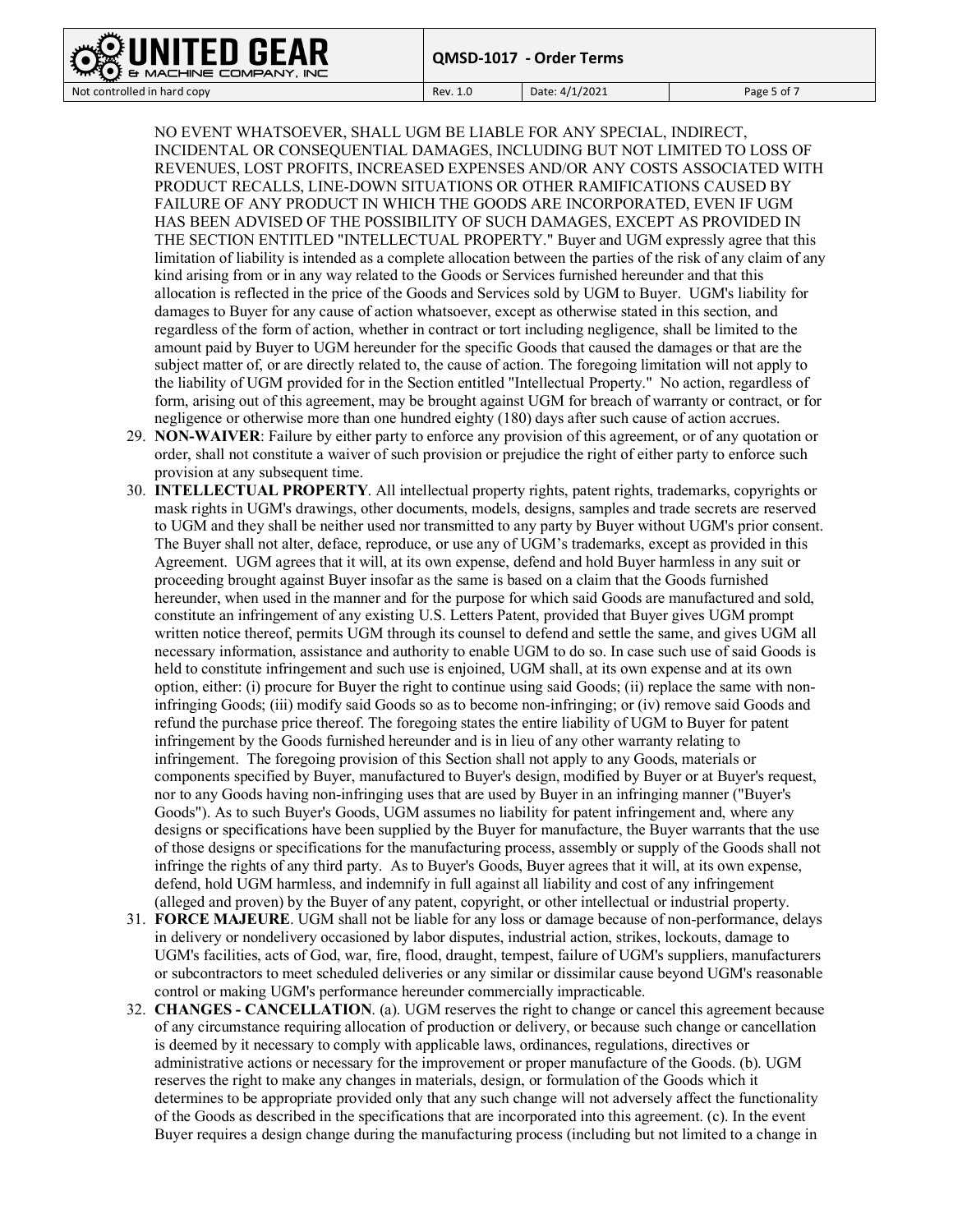

dimensions, raw materials, or other quality or packaging specifications), Buyer will be responsible for UGM's resulting costs, including but not limited to all setup costs, any new tooling needed to produce a new design, the inventory of raw materials, complete or in process pieces as of the date of effective notice of the new design change. UGM also reserves the right to adjust the production price based upon new design requirements. (d). Buyer may cancel any order or part thereof that has been accepted by UGM by written notice given to UGM provided that Buyer bears the cost of raw materials, of Goods either finished or at intermediate manufacturing stages, the charges involved in research work and tooling and a cancellation charge of 25% of the contract price of such Goods. Delay in delivery does not give Buyer the right to cancel the order.

- 33. **CONFIDENTIALITY**. Buyer shall not use or disclose, nor permit any other person to use or disclose, any data, specifications, the names of UGM's manufacturers, any proprietary machining techniques or other information about the Goods or Services furnished to Buyer by UGM hereunder, in the course of UGM's performance hereunder or pursuant to any request by Buyer for a proposal or quotation from UGM. Buyer agrees that until the Goods to be furnished hereunder have been delivered and for a period of thirty (30) months thereafter, Buyer will not, directly or indirectly, purchase the same or similar goods from the manufacturer used by UGM to source the Goods without UGM's prior written consent.
- 34. **INDEMNIFICATION**. Buyer shall comply with applicable federal, state or local safety and health requirements with respect to the products incorporating the Goods provided to Buyer by UGM hereunder. Buyer shall immediately give UGM written notice of Buyer's receipt of any notice of any defect in the design, manufacture or in-use performance of the Goods, or of any personal injury, death or property damage arising out of the use of the Goods and cease using such Goods until UGM has had a reasonable time to inspect the same. Buyer shall cooperate with UGM in investigating any such accident, malfunction, or damage. As used in the Agreement, the term "Buyer's Products Liability" means any third party action brought for or on account of personal injury, death or property damage caused by or resulting from the manufacture, construction, design, formulation, development of standards, processing, assembly, testing, listing, certifying, warning, instructing, marketing, advertising, packaging or labeling of any products incorporating the Goods provided to Buyer by UGM hereunder. Buyer shall indemnify and hold UGM harmless from and against all Buyer's Product Liability claims asserted against UGM, except, if Buyer has complied with each and every obligation in this Section, for those Buyer's Product Liability claims or portions thereof, arising from the negligence or willful misconduct of UGM, and provided further that UGM gives Buyer prompt written notice thereof, permits Buyer through its counsel to defend and settle the same, and gives Buyer all necessary information, assistance and authority to enable Buyer to do so. Buyer hereby waives, releases, discharges and agrees to indemnify UGM from any and all claims, including, but not limited to, claims for injury to persons or property, relating to or arising out of the selection, packing, shipment, Installation, use, misuse, design or manufacture of the Goods.
- 35. **INSURANCE**. Buyer shall at its own expense keep the Goods insured against any loss or damage to them after tender of delivery, said insurance to be payable to UGM and Buyer as their interests may appear. Buyer shall deliver to UGM at UGM's request the policies or evidence of insurance satisfactory in form and content to UGM.
- 36. **SUBCONTRACTING**. UGM may license or subcontract all or any part of its rights and obligations under this agreement without Buyer's consent unless purchase order flow down requirements specify otherwise.
- 37. **U.S. GOVERNMENT CONTRACTS**. If the Goods to be furnished under this agreement are to be used in the performance of a U.S. Government contract or subcontract, and a U.S. Government contract number shall appear on Buyer's purchase order, those clauses of the applicable U.S. Government procurement regulations which are required by Federal Statute to be included in U.S. Government subcontracts are incorporated herein by reference.
- 38. **ASSIGNMENT**. This agreement and the rights and obligations of Buyer hereunder shall not be assignable by Buyer, either by act of Buyer or by operation of law without the prior written consent of UGM.
- 39. **SEVERABILITY AND HEADINGS**: Headings used in this agreement are for convenience only and shall not affect the interpretation of the agreement. If any provision of this agreement is or becomes void or unenforceable by force or operation of law, the other provisions shall remain valid and enforceable. Failure or delay of UGM to enforce any of its rights under this agreement shall not, in any way nor under any doctrine, diminish or otherwise limit UGM's rights to enforce those same rights at a later date or other rights under this agreement.
- 40. **GOVERNING LAW AND FORUM**. This agreement shall be interpreted, enforced, and governed by the internal laws of the State of California, USA, including, without limitation, the Uniform Commercial Code as interpreted by the State of California on the date hereof without regard to principles of conflicts of law.